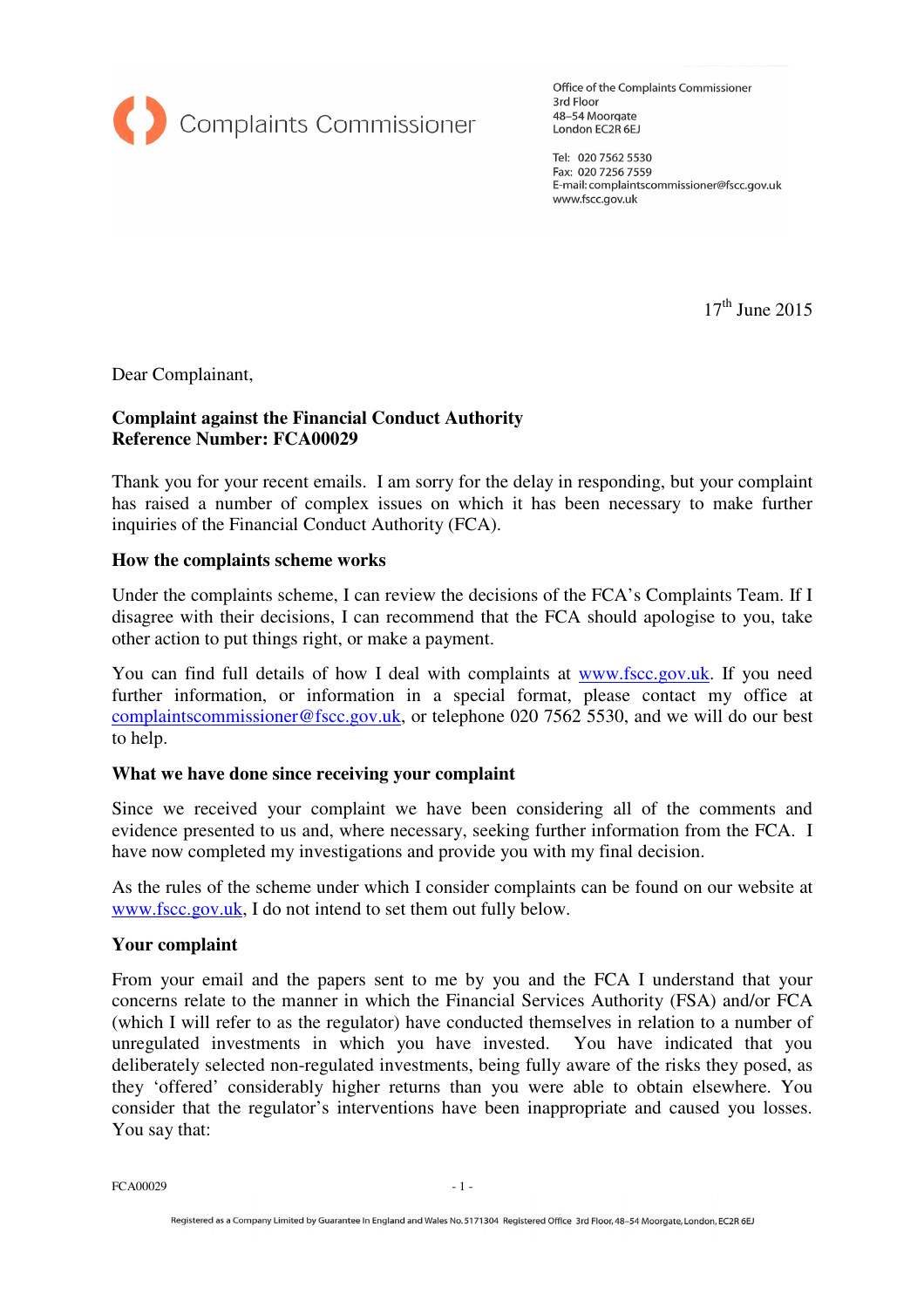- in respect of Firm A and Firm C you believe that :
	- o the FCA's conduct in seeking freezing orders was not in the public interest but was based on a desire to generate income.
	- o the FCA has not protected consumers because the liquidator, who will be appointed by the FCA to reconcile the remaining funds and distribute these to 'investors', will utilise all remaining assets to meet their fees.
	- o the FCA's decision to defer this complaint was inappropriate as you need access to the money which the FCA has now frozen to repay your mortgage later this year.
- in respect of Firm I:
	- o you say that the regulator failed to protect investors by failing to spot that the investment was a 'Ponzi Scheme'.
	- o you add that, although the regulator indicated that it applied for a freezing order to protect the investments made by consumers, the order was incorrectly removed allowing those running the investment to transfer the funds overseas resulting in a loss to investors.
	- o you are also unhappy with the level of communication you received from the regulator. You consider that the regulator failed to inform you that it had applied for and then revoked the order. You have added that, had you been aware that the order had been revoked, you would have withdrawn your money from the investment.
	- o finally you believe that "had the regulator stayed out of the matter altogether, we would have had a chance of payment at the end of our 1 year term in 2012 or at the very worst take action via the Courts under the guarantees issued by Firm I".

### **My assessment of your complaints**

I have now had the opportunity to consider fully the papers presented to me. Although there are a number of complex technical details surrounding your complaint, at heart your complaint about the regulator's actions in relation to all three firms is that the interventions in unregulated investments have exacerbated rather than mitigated the risks you faced as an investor. The questions I therefore have to consider is whether the regulator's actions were reasonable and, if not, whether I should recommend that you should be offered any form of redress.

I start with your complaints about Firms A and C, which the FCA has deferred. Whilst Firm A and Firm C were not regulated, the FCA concluded that the investments they offered fell within the definition of regulated activities and therefore needed to be authorised by the FCA. Given this concern, the FCA concluded that it had to take action as it is a criminal offence to conduct a regulated activity without being authorised. The recent court decision that, as Firm C was operating a collective investment scheme, it was acting illegally, supports the FCA's approach.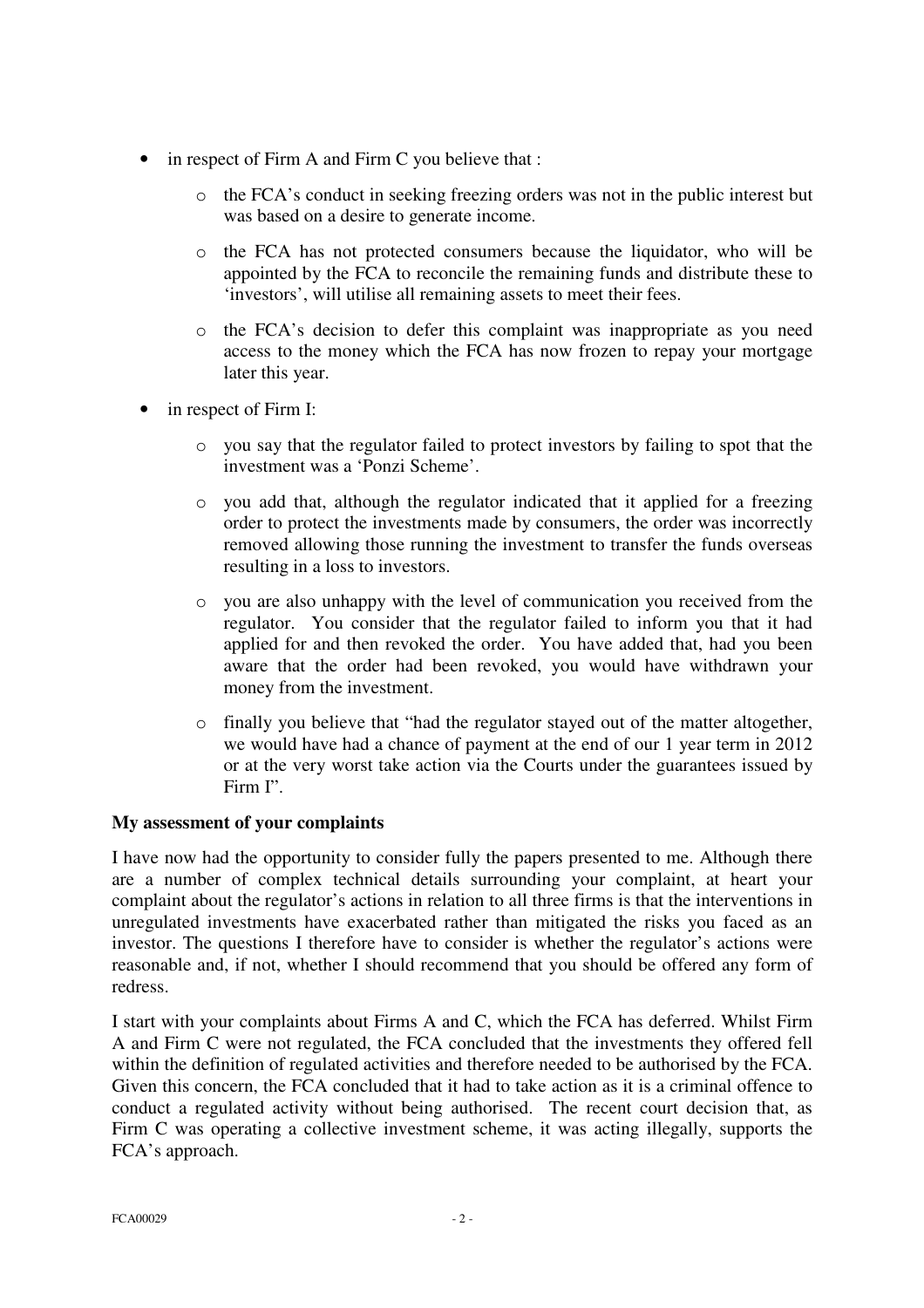I appreciate that you are disappointed that the FCA has chosen to defer its consideration of your complaint about the action it took against these firms. Having reviewed the FCA's investigation file I am satisfied that, in the light of the continuing enforcement action, the FCA's decision to do this appears to be reasonable. Paragraph 3.7 of the Complaints Scheme states:

## *Investigations which may be deferred*

A complaint which is connected with, or which arises from, any form of continuing action by the regulators will not normally be investigated by either the regulators or the Complaints Commissioner until the complainant has exhausted the procedures and remedies under [the Financial Services and Markets Act 2000] FSMA (or under other legislation which provides for access to the Scheme) which are relevant to that action. The complainant does not have to be the subject of continuing action by the regulators for this provision to be engaged. An investigation may start before those procedures are completed if, in the exceptional circumstances of the case, it would not be reasonable to expect the complainant to await the conclusion of the regulators' action and that action would not be significantly harmed.

In the FCA's decision letter reference was made to paragraph 7.4 of the Complaints Scheme. I consider that that was an error and the correct paragraph was 3.7. Whilst it is disappointing that the FCA referred you to the incorrect paragraph of the complaints scheme, I consider that its decision to defer your complaint because of its continuing action in relation to Firm A and Firm C was correct, and the error has had no substantive effect.

It is unfortunate that you are unable to access the money you have invested with Firm A and Firm C, but that does not mean that the FCA was at fault in taking its action. When taking action such as this the regulator attempts to preserve assets for the benefit of all investors. This means that the regulator can apply for a freezing order which, in addition to preventing the firm from dissipating assets, will also prevent consumers from withdrawing from the scheme. This means that all investors will be treated equally and prevents those who become aware of the regulator's concerns at an early stage benefiting at the expense of those who may be unaware of the regulator's concerns.

If, as you have indicated, you received advice to invest in these firms, then you should complain about this advice to your adviser (or the adviser's sponsoring firm) who had a duty to complete sufficient due diligence to ensure that the firms were properly authorised and to ensure that the investments were entirely suitable for you.

I now come to your complaint regarding the regulator's conduct in relation to Firm I. Having reviewed the papers the FCA has presented to me it is clear that the regulator believed that Firm I was acting in breach of FSMA and had engaged with the firm about its concerns. Following consideration of the matter Firm I accepted that it might have acted in breach of the FSMA. As a result Firm I agreed to provide consumers with certain rights which would allow them to receive refunds of their investments. The regulator then requested further information to ensure that Firm I had offered the appropriate refunds to all of its investors. During the regulator's review of the information, it concluded that Firm I had not engaged fully with it and applied to the Court for an interim freezing order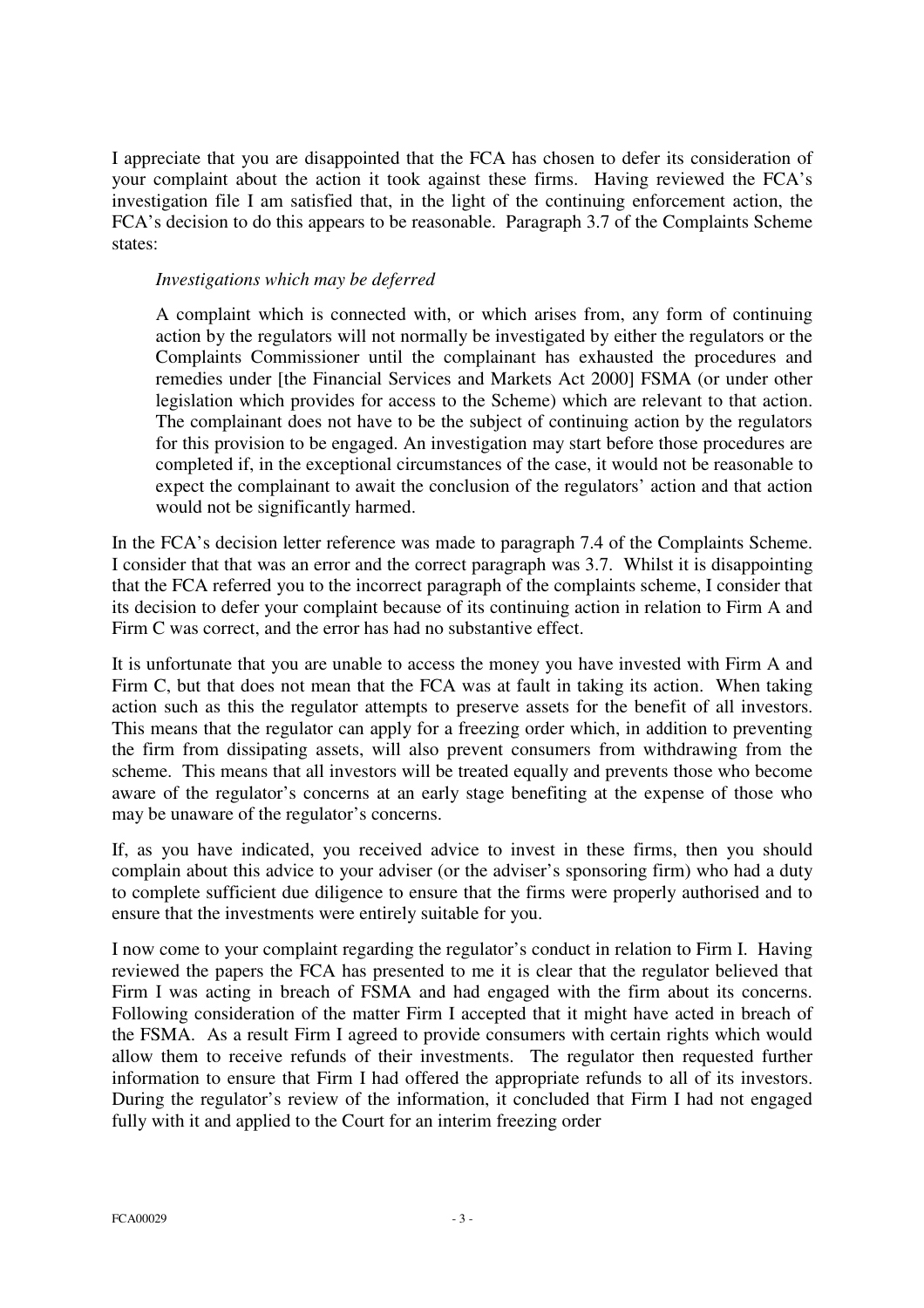Unfortunately, it rapidly became apparent that Firm I had provided the regulator with all of the information it had requested and that, due to an error by the regulator, the information had not been identified (as the email in which it was contained had been erroneously deleted). Whilst the regulator still had considerable concerns over Firm I's conduct, the regulator concluded that any attempt to maintain the interim freezing order would fail, and the interim order therefore lapsed after only one week. Because the regulator had not notified investors of the interim order, it did not notify them that the interim order had lapsed.

It is regrettable that, following the withdrawal of the interim freezing order, Firm I provided incorrect communications to its investors suggesting that the regulator had approved its conduct. These communications were issued by Firm I rather than the regulator and were not approved by the regulator. Indeed, despite discharging its application for the interim freezing order, the regulator continued to have concerns over Firm I's conduct and was continuing to pursue these concerns. I would add that when it was made aware of the letters Firm I had sent to its investors, the regulator immediately raised concerns with the firm.

I appreciate that you feel that, once the FCA discharged its application for the interim freezing order, it allowed Firm I to defraud its investors by transferring all client funds to an overseas bank account and therefore failed in its consumer protection objective. I do not agree with that analysis. The facts are that the firm was an unregulated one (as you were aware). The FCA made an unsuccessful attempt to freeze Firm I's assets, which it then had to allow to lapse. While regrettable, the lapse of the interim order simply returned the position to that which had existed before the FCA's intervention. The cause of your losses was not the FCA's actions, but the actions of the unregulated firm. As the FCA explained in its decision letter, it continued to pursue investigations into Firm I until the firm was liquidated by HMRC in an unrelated action.

Finally, I should address your general point that, as someone who chooses to deal in unregulated investments, you should not have your interests interfered with by the intervention of the regulator. While I understand your point, the fact is that the FCA has consumer protection duties which are not limited to regulated investments; and the FCA has to deal with problems which occur across the boundary between regulated and unregulated activities (a boundary which is not always entirely clear). Even were I to conclude that the FCA's intervention was the cause of your losses (and, for the avoidance of doubt, I can and do reach such conclusions in the complaints I deal with, though I have not in your case), it would not follow that the FCA had behaved improperly.

# **Conclusion**

In summary, whilst I have considerable sympathy for your position, I do not uphold your complaints against the regulator. I have concluded that your losses were caused by the actions of the unregulated firms in which you chose to invest, not by the regulator.

Nonetheless, I hope that the following comments may be of some use. It is clear that you opted to invest in non-regulated investments in the belief that they would offer higher returns.